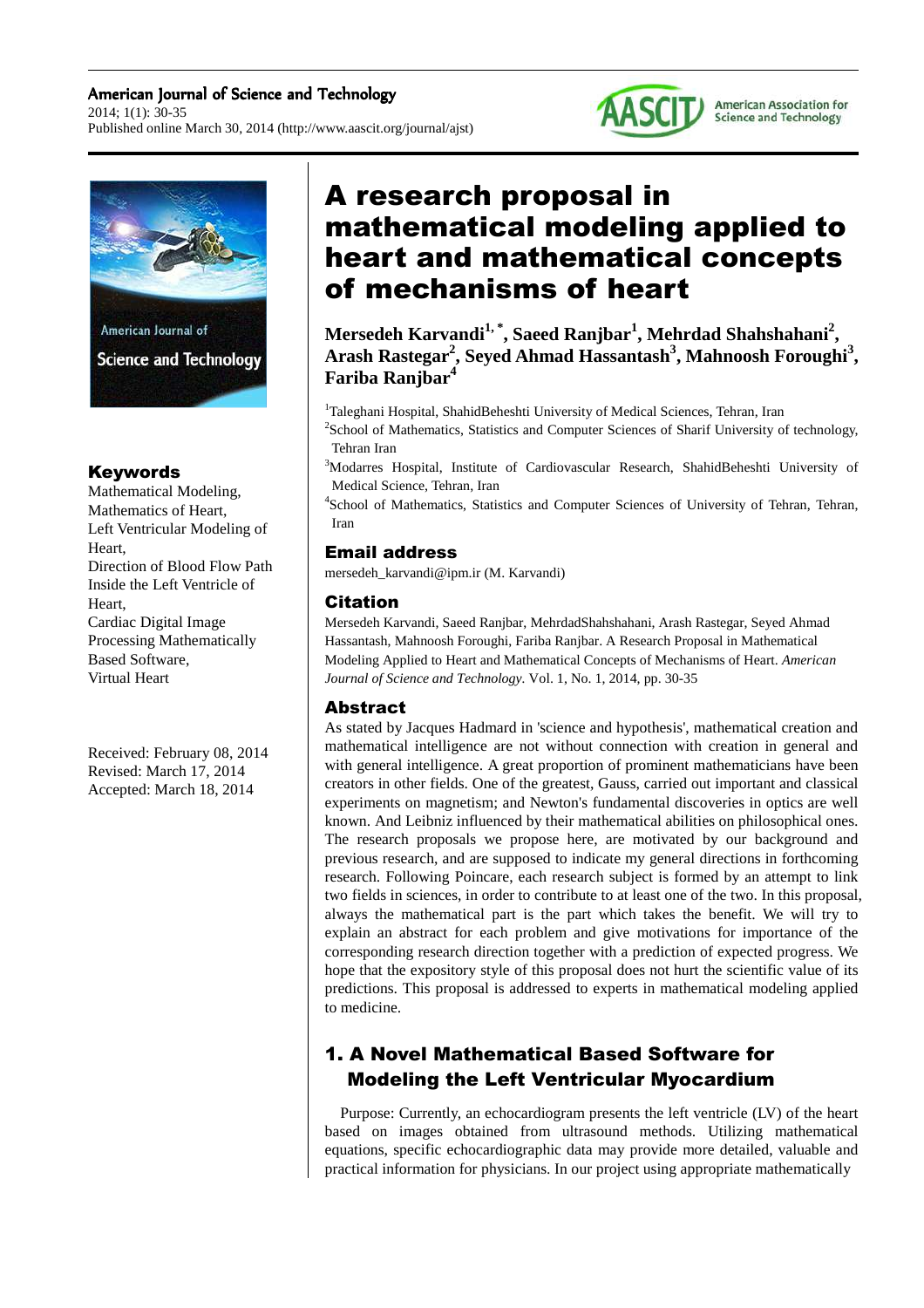based software, we have attempted to create a novel software capable of demonstrating LV model in normal hearts.

Methods: Echocardiography was performed on 70 healthy volunteers. Data evaluated included: velocity (radial, longitudinal, rotational and vector point), displacement (longitudinal and rotational), strain rate (longitudinal and circumferential) and strain (radial, longitudinal and circumferential) of all 16 LV myocardial (radial, longitudinal, rotational and vector point),<br>displacement (longitudinal and rotational), strain rate<br>(longitudinal and circumferential) and strain (radial,<br>longitudinal and circumferential) of all 16 LV myocardial<br> samples were estimated by MATLAB and LSDYNA softwares. Dynamic orientation contraction (through the cardiac cycle) of every individual myocardial fiber could be created by adding together the sequential steps of the multiple fragmented sectors of that fiber.

global LV model.

Results: LV Myocardial modeling of the heart: Our study shows that in normal cases myocardial fibers initiate from the posterior-basal region of the heart, continues through the LV free wall, reaches the septum, loops around the apex, the posterior-basal region of the heart, continues the LV free wall, reaches the septum, loops around the ascends, and ends at the superior-anterior edge of LV.

ed to create a novel<br>
IV model in normal<br>
global LV model.<br>
Results: LV Myocardial modeling of the heart: Our study<br>
as performed on 70 shows that in normal cases myocardial fibers initiate from<br>
ed included: velocity the Conclusion: We were able to define the whole LV myocardial model mathematically based on echocardiography, by MATLAB software and LSDYNA software in normal subjects. This will enable physicians to diagnose and follow-up many cardiac diseases when this software is interfaced within echocardiographic machines (Figure 1)[1-12]. e in normal subjects. This will enable physicians to<br>be and follow-up many cardiac diseases when this<br>e is interfaced within echocardiographic machines



Figure 1. Myofibers of left ventricular wall thickening and tangential shortening near myocardial septum in MATLAB software (A).Mathematical *modeling of the left ventricle related to myocardial fiber paths in MATLAB software (B).*



*Figure 2. The rout of a fiber in the left ventricle.* 

Mathematical formulations and blood blood-wall interactions:

We model the blood flow curves inside the left ventricle by studying the flow of the blood curves near echocardiography samples i.e. the basal, mid and apical Anterior and the basal, mid and apical Inferior and the basal , mid and apical Lateral and the basal, mid and apical Septum. these samples as the material elastic points in the myocardium of the left ventricle induce mechanical parameters to the blood of viscosity  $\mu$ , where we formulate them at this research and calculate them numerically and then apply then in Navier-Stocks equations to model the blood flow curve regionally and globally inside the left eral and the basal, mid and apical<br>the material elastic points in the<br>ft ventricle induce mechanical<br>f viscosity  $\mu$ , where we formulate

It is and blood-wall interactions: ventricle. we have given geometrical modeling of the basal,<br>
veurves inside the left ventricle inid and apical Anterior at the Mathlab software by the<br>
of the blood curves near following mid and apical Anterior at the Mathlab software by the following way: be strain components re by the following following way: be strain components re by the following<br>way: for the mid and apical Anterior d. responded regions where have been named e let  $\varepsilon_{rr,P_{bA}}, \varepsilon_{ll,P_{bA}}$  and  $\varepsilon_{cc,P_{bA}}$  be strain components of the basal Anterior $P_{bA}$ , we set

$$
\gamma_{P_{bA}} = \{ each \, \text{myocardial} \, \text{sample } X \, \text{that} \, \varepsilon_{rr,X} \times \varepsilon_{ll,X} \} = \varepsilon_{rr,P_{bA}} \times \varepsilon_{ll,P_{bA}} \, \text{and}
$$

$$
\varepsilon_{rr,X} \times \varepsilon_{ll,X} \times \varepsilon_{cc,X} = \varepsilon_{rr,P_{bA}} \times \varepsilon_{ll,P_{bA}} \times \varepsilon_{cc,P_{bA}}\}
$$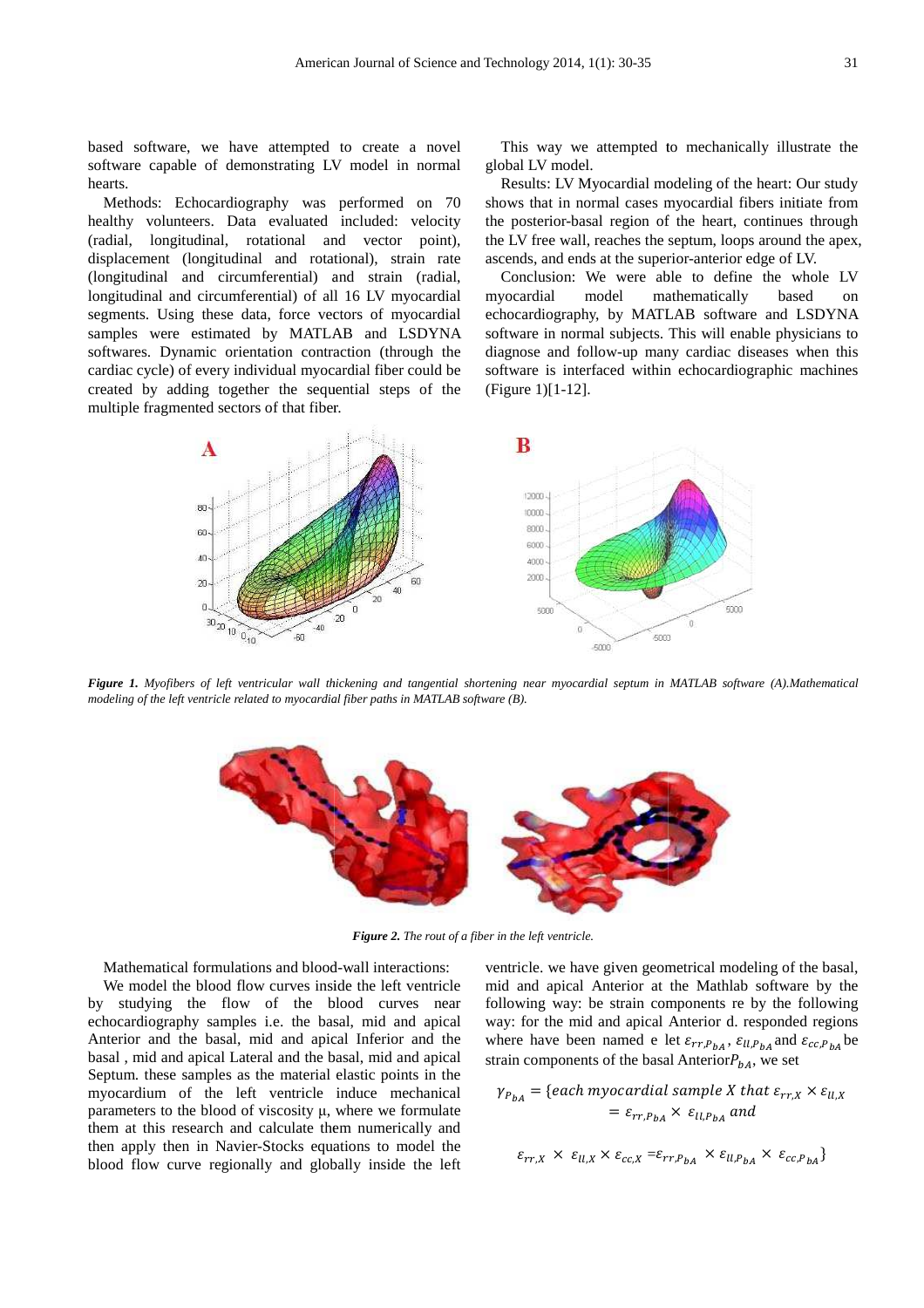In fact  $\gamma_{P_{bA}}$  is that myofiber band in the myocardium where have been shown at Figure 2, And Q's (fiber's algebraic equation) at Figure 2 have the following algebraic equations:

$$
Q_{P_{bA}}: D_{P_{bA}} = \left(\sum_{k,l} \varepsilon_{rr} \bigg|_{P_{k,P_l}} dt\right) \cdot y_1^2
$$

$$
+ \left(\sum_{k,l} \varepsilon_{ll} \bigg|_{P_{k,P_l}} dt\right) \cdot y_2^2
$$

$$
+ \left(\sum_{k,l} \varepsilon_{cc} \bigg|_{P_{k,P_l}} dt\right) \cdot y_3^2
$$

Where  $P_k$  and  $P_l$  are points belong to  $\gamma_{P_{bA}} \cap O_{P_{bA}}$  and if  $P_{bA} = (y_{1,bA}, y_{2,bA}, y_{3,bA})$  as the Cartesian coordinate then:

$$
D_{P_{bA}} = \left(\sum_{k,l} \varepsilon_{rr} \Big|_{P_{k,P_l}} dt\right) \cdot y_{1,bA}^2 + \left(\sum_{k,l} \varepsilon_{li} \Big|_{P_{k,P_l}} dt\right) \cdot y_{2,bA}^2 + \left(\sum_{k,l} \varepsilon_{cc} \Big|_{P_{k,P_l}} dt\right) \cdot y_{3,bA}^2
$$

We consider the surface:

$$
F_{P_{bA}}((y_1, y_2, y_3))
$$
\n
$$
= \left(\sum_{k,l} \varepsilon_{rr'}_{P_{k,P_l}} dt\right) \cdot y_1^2
$$
\n
$$
+ \left(\sum_{k,l} \varepsilon_{li'}_{P_{k,P_l}} dt\right) \cdot y_2^2
$$
\n
$$
+ \left(\sum_{k,l} \varepsilon_{cc'}_{P_{k,P_l}} dt\right) \cdot y_3^2 - D_{P_{bA}}
$$

In the region  $O_{P_{bA}}$  $bA$ , let  $\varphi_{1,P_{bA}}(t)$ ,  $\varphi_{2,P_{bA}}(t)$  and  $\varphi_{3,P_{bA}}(t)$  are parametrized forms of the projections of the surface  $F_{P_{bA}}$  on xy-axis, xz-axis and yz-axis:

$$
\varphi_{1,P_{bA}}(t) =
$$
\n
$$
\left(t, ((D_{P_{bA}} - (\sum_{k,l} \varepsilon_{rr}^{'}_{P_{k,P_{l}}} dt) t^{2}) / (\sum_{k,l} \varepsilon_{ll}^{'}_{P_{k,P_{l}}} dt))^{\frac{1}{2}}\right);
$$
\n
$$
\varphi_{2,P_{bA}}(t) = \left(t, ((D_{P_{bA}} - (\sum_{k,l} \varepsilon_{rr}^{'}_{P_{k,P_{l}}} dt) t^{2}) / \right. \\ \left. \kappa, l \in c\mathcal{C} P k, P l d t\right) 12;
$$

 $\varphi_{3,P_{bA}}(t) = \left(t, ((D_{P_{bA}} - (\sum_{k,l} \varepsilon_{ll'}_{P_{k}.P_{l}} dt) t^{2}) / (\sum_{k,l} \varepsilon_{cc'}_{P_{k}.P_{l}} dt)^{\frac{1}{2}}\right);$ 

Now we set the following formulas:

$$
T_{1,P_{bA}}(t) = \varphi_{1,P_{bA}}(t) / |\varphi_{1,P_{bA}}(t)'| ;
$$
  
\n
$$
s_{1,P_{bA}} = \int_{t_o}^t \varphi_{1,P_{bA}}(u)' du ;
$$
  
\n
$$
\kappa_{1,P_{bA}}(t) \cdot N_{1,P_{bA}}(t) = \frac{dT_{1,P_{bA}}}{ds} ;
$$
  
\n
$$
\kappa_{1,P_{bA}}(t) = ((D_{P_{bA}} - (\Sigma_{k,l} \varepsilon_{rr'}_{P_{k,P_l}} dt) t^2) / (\Sigma_{k,l} \varepsilon_{ll'}_{P_{k,P_l}} dt))^{\frac{1}{2}} - 0 / s_{1,P_{bA}}^{'3};
$$

$$
a_{1,P_{bA}}(t) = s_{1,P_{bA}} \cdot T_{1,P_{bA}}(t) + \kappa_{1,P_{bA}}(t) \cdot N_{1,P_{bA}}(t) ;
$$
  
\n
$$
T_{2,P_{bA}}(t) = \varphi_{2,P_{bA}}(t) / |\varphi_{2,P_{bA}}(t)'| ;
$$
  
\n
$$
s_{2,P_{bA}} = \int_{t_0}^t \varphi_{2,P_{bA}}(u)' du ;
$$
  
\n
$$
\kappa_{2,P_{bA}}(t) \cdot N_{2,P_{bA}}(t) = \frac{dT_{2,P_{bA}}}{ds} ;
$$
  
\n
$$
\kappa_{2,P_{bA}}(t) = ((D_{P_{bA}} - (\sum_{k,l} \varepsilon_{rr} \cdot_{p_{k}P_{l}} dt) t^{2}) / (\sum_{k,l} \varepsilon_{cc} \cdot_{p_{k}P_{l}} dt))^{2}) - 0/s_{2,P_{bA}} s^{3};
$$
  
\n
$$
a_{2,P_{bA}}(t) = s_{2,P_{bA}} \cdot T_{2,P_{bA}}(t) + \kappa_{2,P_{bA}}(t) \cdot N_{2,P_{bA}}(t) ;
$$
  
\n
$$
T_{3,P_{bA}}(t) = \varphi_{3,P_{bA}}(t) / |\varphi_{3,P_{bA}}(t)'| ;
$$
  
\n
$$
s_{3,P_{bA}} = \int_{t_0}^t \varphi_{3,P_{bA}}(u)' du ;
$$
  
\n
$$
\kappa_{3,P_{bA}}(t) \cdot N_{3,P_{bA}}(t) = \frac{dT_{3,P_{bA}}}{ds} ;
$$
  
\n
$$
\kappa_{3,P_{bA}}(t) = ((D_{P_{bA}} - (\sum_{k,l} \varepsilon_{u} \cdot_{p_{k}P_{l}} dt) t^{2}) / (\sum_{k,l} \varepsilon_{u} \cdot_{p_{k}P_{l}} dt)^{1/2}) - 0/s_{3,P_{bA}} s^{3};
$$
  
\n
$$
a_{3,P_{bA}}(t) = s_{3,P_{bA}} \cdot T_{3,P_{bA}}(t) + \kappa_{3,P_{bA}}(t) \cdot N_{3,P_{bA}}(t) ;
$$

If  $(x_1, x_2, x_3, t)$  be the coordinate system of the red blood cell in a neighborhood  $O_{P_{bA}}$  of the basal Anterior and  $\delta(x_1, x_2, x_3, t) = \delta^*(x_1, t) \cdot \delta^*(x_2, t) \cdot \delta^*(x_3, t)$  where  $\delta^*$ isthediracfunction. And  $C_{1,P_{bA}}$ ,  $C_{2,P_{bA}}$  and  $C_{3,P_{bA}}$  be the graphs of  $_{bA}(t)$  ,  $\varphi_{2,P_{bA}}(t)$  and  $\varphi_{3,P_{bA}}(t)$ respectively, then the mechanical parameters of the red blood cells (RBC) in the region  $O_{P_{bA}}$  are realized by the following formulas:

$$
v_{1,P_{bA}}(t) = \int_{C_{1,P_{bA}}} T_{1,P_{bA}}(t) \otimes \delta(x_{1}, x_{2}, x_{3}, t) dt ;
$$
  
\n
$$
n_{1,P_{bA}}(t) = \int_{C_{1,P_{bA}}} N_{1,P_{bA}}(t) \otimes \delta(x_{1}, x_{2}, x_{3}, t) dt ;
$$
  
\n
$$
a_{1,P_{bA}}^{RBC}(t) = \int_{C_{1,P_{bA}}} a_{1,P_{bA}}(t) \otimes \delta(x_{1}, x_{2}, x_{3}, t) dt ;
$$
  
\n
$$
v_{2,P_{bA}}(t) = \int_{C_{2,P_{bA}}} T_{2,P_{bA}}(t) \otimes \delta(x_{1}, x_{2}, x_{3}, t) dt ;
$$
  
\n
$$
n_{2,P_{bA}}(t) = \int_{C_{2,P_{bA}}} N_{2,P_{bA}}(t) \otimes \delta(x_{1}, x_{2}, x_{3}, t) dt ;
$$
  
\n
$$
a_{2,P_{bA}}^{RBC}(t) = \int_{C_{2,P_{bA}}} a_{1,P_{bA}}(t) \otimes \delta(x_{1}, x_{2}, x_{3}, t) dt ;
$$
  
\n
$$
v_{3,P_{bA}}(t) = \int_{C_{3,P_{bA}}} T_{3,P_{bA}}(t) \otimes \delta(x_{1}, x_{2}, x_{3}, t) dt ;
$$
  
\n
$$
n_{3,P_{bA}}(t) = \int_{C_{1,P_{bA}}} N_{3,P_{bA}}(t) \otimes \delta(x_{1}, x_{2}, x_{3}, t) dt ;
$$
  
\n
$$
a_{3,P_{bA}}^{RBC}(t) = \int_{C_{3,P_{bA}}} a_{1,P_{bA}}(t) \otimes \delta(x_{1}, x_{2}, x_{3}, t) dt ;
$$

In fact these formulas give an analytical solution of the Navier-Stocks equations in the region  $O_{P_{bA}}$  of the basal Anterior. Almost, the same argument is for the other echocardiographic segments [12].

# 2. A Novel Mathematical Based Software to Demonstrate Flow Direction and Curves Inside the Left Ventricular Myocardium

Purpose: Demonstration of blood flow direction inside cardiac chambers can provide valuable information in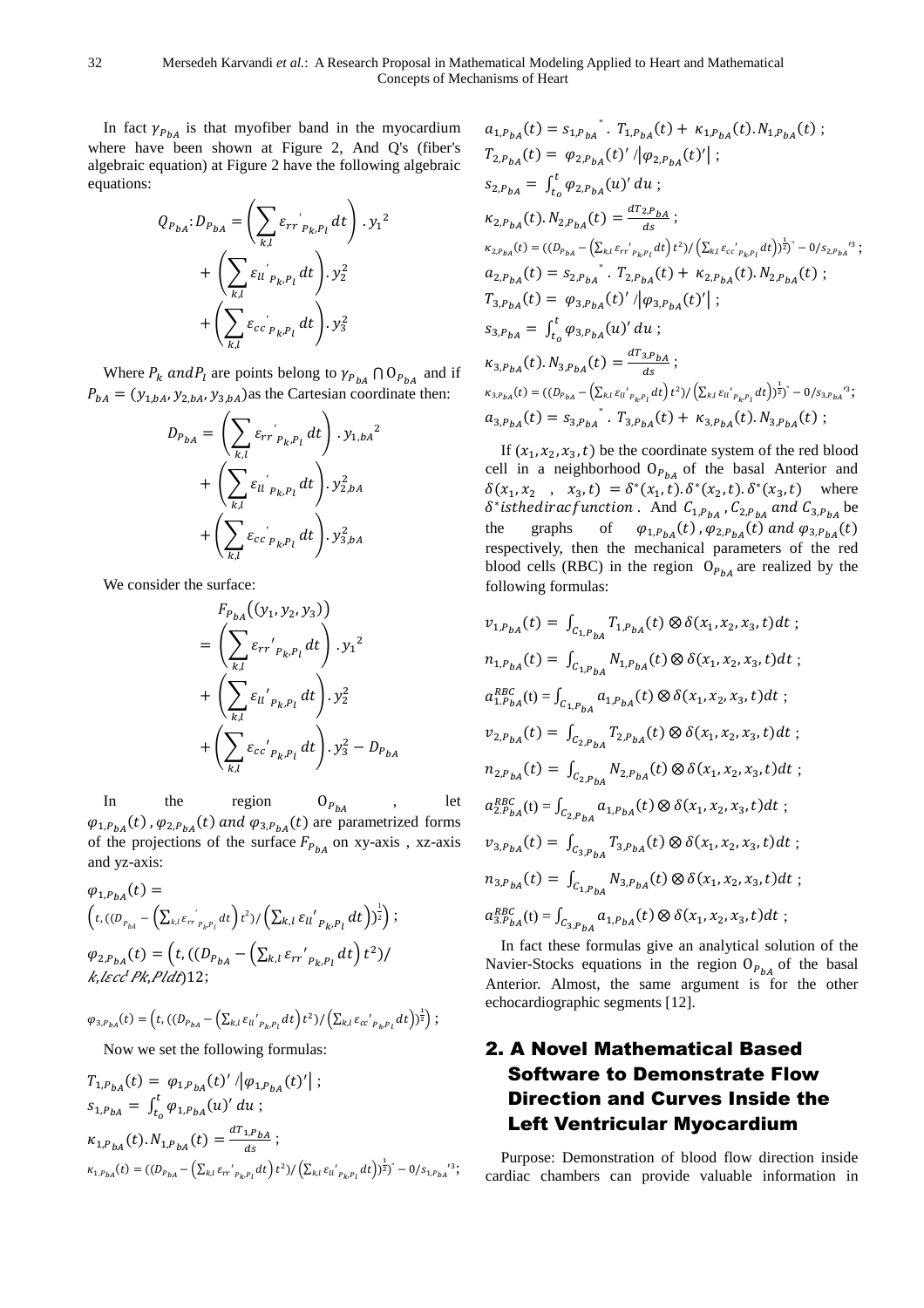normal subjects and pathologic cardiac processes. In our center we have already created a software able to generate the left ventricle (LV) model, the most important chamber of the heart. In this project we have attempted to define blood flow pattern in LV.

Methods: The study was conducted on 70 healthy volunteers in whom their LV models were already determined, based on their echocardiograpic data. This information along with blood flow parameters including: local interacted force with the myocardial segments, velocity vectors (local radial, local longitudinal and local circumferential), local relative strength of blood with the 16 myocardial segments (radial, longitudinal and circumferential) and curvature index were defined and used as input into algorithm to solve the partial deferential Navier-Stocks equations. For all calculations average mean ± standard deviation was used.

Results: In the LV blood flows through the mitral valve, hits the lateral LV free wall, turbulences clockwise at the apex of the heart, hits the septal wall and flows towards the aortic valve.

Conclusion: For the first time we have innovated a novel software that shows complete blood flow path inside the LV. Detailed information can be obtained about heart function by interfacing the related software within the echocardiograph machine. This innovation also opens doors to much more research in the heart chambers in normal and diseased hearts (Figure 3). [13-17].

## 3. Impact of Prosthetic Mitral Valve Direction on Blood Flow Path Inside the left Ventricle

Purpose: The ideal prosthetic mitral valve (PMV) replacement should restore near normal hemodynamics, and offer the best chance for regression or remodeling from the effects of the primary mitral valve disease. We present our result of the evaluation of blood flow curves inside the left ventricle (LV).

Method: The direction of blood flow inside the LV starting with the mitral valve and ending up to the aortic valve was determined by sophisticated mathematical/physical models: modeling of LV, then using fluid mechanical (Navier-Stocks) equations through spectral theory. The study included 3 groups of patients. First: 70 healthy volunteers. Second: 10 patients with PMV replacement with the direction of the leaflets positioned as the direction of native mitral leaflets (anatomic PMV). Third: 10 patients with their PMV perpendicular to the direction of native mitral valves (anti-anatomic PMV).

Result: As demonstrated in the diagram flow direction inside the LV is completely different from each other when the two perpendicular valve directions are chosen as much as when compared with the normal heart. In a normal LV Initial pressure force is impacted on the free wall in the contrary to when an anatomically directed PMV is

performed with initial pressure impacted to LV interseptum. When the PMV is directed in an anti-anatomic position the initial pressure is divided to both septum and LV free wall.



*Figure 3. In the late filling phase that was characterized by an irrotational flow obscuring the vortex. This was followed by in the early isovolumic contraction (IVC) period (A), the vortex was relocated in the proximity of the anterior mitral leaflet in the LVOT region (B). During the late IVC period, the vortex persisted in the left ventricular outflow tract region and directed flow towards aortic valve.* 

Conclusion: This study demonstrates that different flow directions are resulted when different directions of the prosthetic valve are chosen. The impact of these distinct directions of blood flow along with different pressure forces applied to different areas of the LV may be a strong contributing factor to unwanted remodeling of the heart, which requires further long term studies (Figure 4) [18-20].

# 4. Achievability of the Assessment of the Mitral Valve Leaflets by Mathematical Equations of Inelasticity based on Echocardiography

Purpose: The mechanics of the mitral valve (MV) leaflet as a nonlinear, inelastic and anisotropic soft tissue results from an integrated response of many mathematical/physical indicators that illustrate the tissue. It is essential to calculate velocity, displacement, strain rate and strain at a component level that is to work at the cellular level. In this study we developed the first three dimensional displacement vectors field in the characterization of mitral valve leaflets (MVLs) in continuum equations of inelasticity framework based on echocardiography.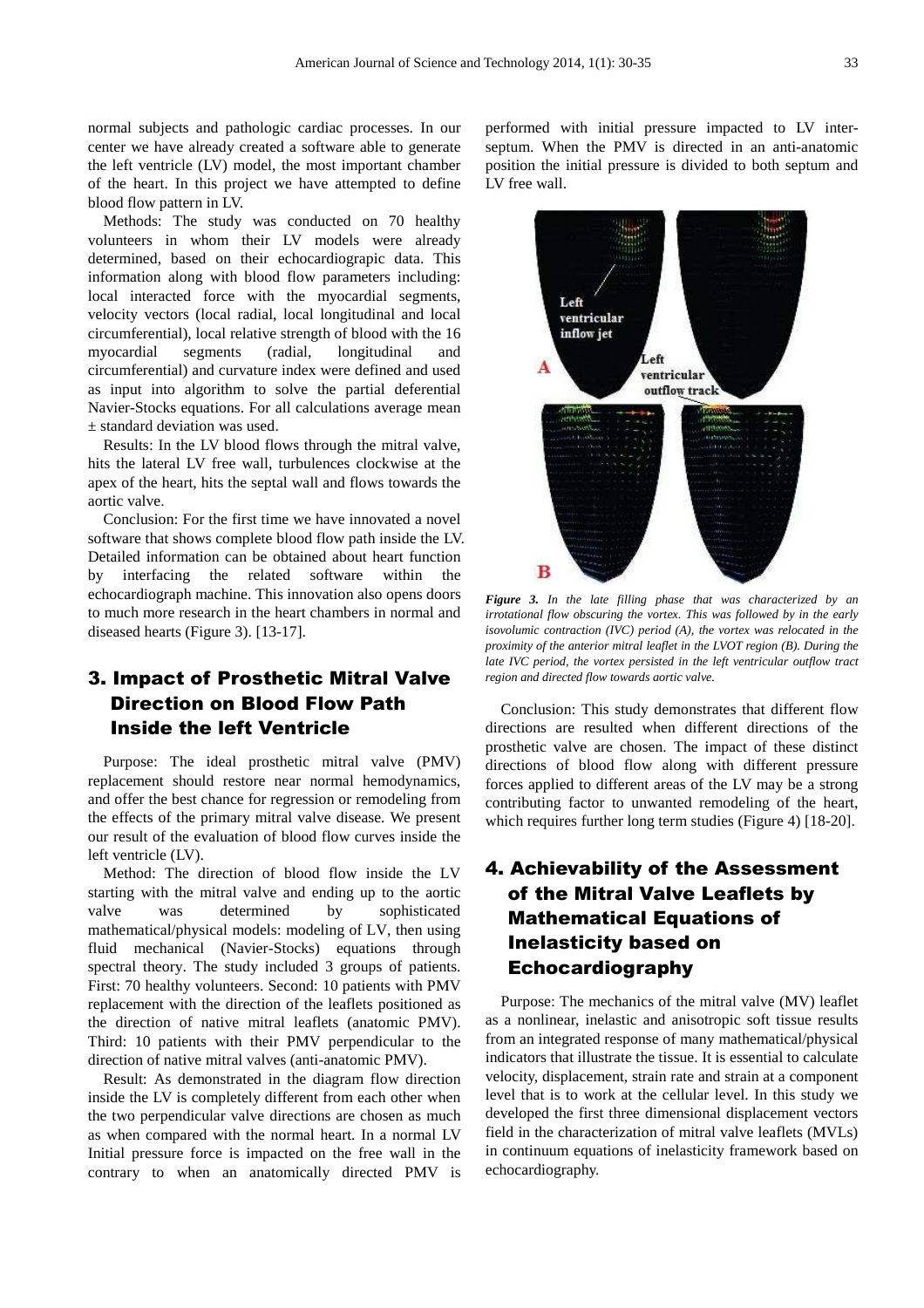Method: Echocardiography imaging of the MV motion during the cardiac cycle in transthoracic echocardiogram (TTE) planes and multiplane echocardiography (TEE) in the lower esophageal views at 0,10,15,30, 45-60, 75, 80, 90, 110-125 and 135 degrees, 0,10,15,30, 45-60, 75, 80, 90, 110-125 and 135 degrees, were prospectively acquired in 200 patients at 65 timeframes from diastole to systole (early diastole, mid diastole, atrial systole, late diastole, end systole). In each plane and for each frame during cardiac cycle, MV annulus and leaflets, and bases, middles and tips of anterior mitral valve leaflet (AML) and posterior mitral valve leaflet (PML), transesophageal

were manually identified using MATLAB software. Then, 3-D MV annulus geometry, leaflets' measurements, AML 3-D MV annulus geometry, leaflets' measurements, AML and PML positions were automatically computed for each frame, and used as input to displacement vectors modeling of MVLs. By solving mathematical equations of inelastic properties of leaflets, each plane was replaced with 60 vectors of displacement and ultimately MVLs were realized by 1125 vectors of displacements where demonstrate translations, rotations and pure strains of bases, middles and tips of AML and PML per cardiac cycle.



*Figure 4. Impact of prosthetic mitral valve direction on blood flow path inside the left ventricle. mpact* 

Result: Preliminary results concerning a different aspect of MVLs biomechanics, such as leaflets dynamics, displacements, velocities, strain rates and strains of points on leaflets, were in good agreement within displacements, velocities, strain rates and<br>on leaflets, were in good agr<br>echocardiographic observations (Figure 5).



*Figure 5. Parameters used to define the geometry of Mitral valve. B) The numerical calculation of geometric parameters of a m mitral valve in MATLAB software.* 

Conclusion: Quantitative information on MVLs and dynamics can be extracted from equations of inelasticity, when performed in multiple TTE and TEE planes. These data potentially allow the implementation of an imagebased approach for patient-specific modeling of MVLs. This approach could overcome the limitations of previously proposed models and give new insight into the complex accurate evaluation of MV pathologic conditions and for the planning of surgical procedures [21] [21].

## **Disclosure**

There is no conflict of interest.

## References

- [1] Kim HK, Sohn DW, Lee SE, Choi SY, Park JS, Kim YJ. Assessment of left ventricular rotation and torsion with twodimensional speckle tracking echocardiography. J Am SocEchocardiogr 2007; 20:45 20:45–53.
- [2] Zhou Z, Ashraf M, Hu D, Dai X, Xu Y, Kenny B. Threedimensional speckle tracking imaging for left ventricular rotation measurement. An in vitro validation study. J Ultrasound Med 2010; 29:3 29:3–9.
- [3] Le Grice IJ, Takayama Y, Covell JW. Transverse shear along myocardial cleavage planes provides a mechanism for normal systolic wall thickening. Circ Res 1995; 77: 182 193. J, Takayama Y, Covell JW. Transverse shear along<br>Il cleavage planes provides a mechanism for<br>stolic wall thickening. Circ Res 1995; 77: 182–
- [4] Seo Y, Ishizu T, Enomoto Y, Sugimori H, Yamamoto M, Machino T. Validation of 3 3-dimensional speckle tracking imaging to quantify regional myocardial deformation. CircCardiovasc Imaging 2009; 2:1 2:1–9.
- [5] Moore CC, Lugo-Olivieri CH, McVeigh ER, Zerhouni EA. Three dimensional systolic strain patterns in the normal human left ventricle: characterization with tagged MR imaging. Radiology 2000; 214: 453 453–466. Olivieri CH, McVeigh ER, Zerhouni EA.<br>I systolic strain patterns in the normal<br>icle: characterization with tagged MR
- [6] Truesdell C.A. A critical summary of developments in nonlinear elasticity. Journal of rational mechanics, 1952; 1:125-300.